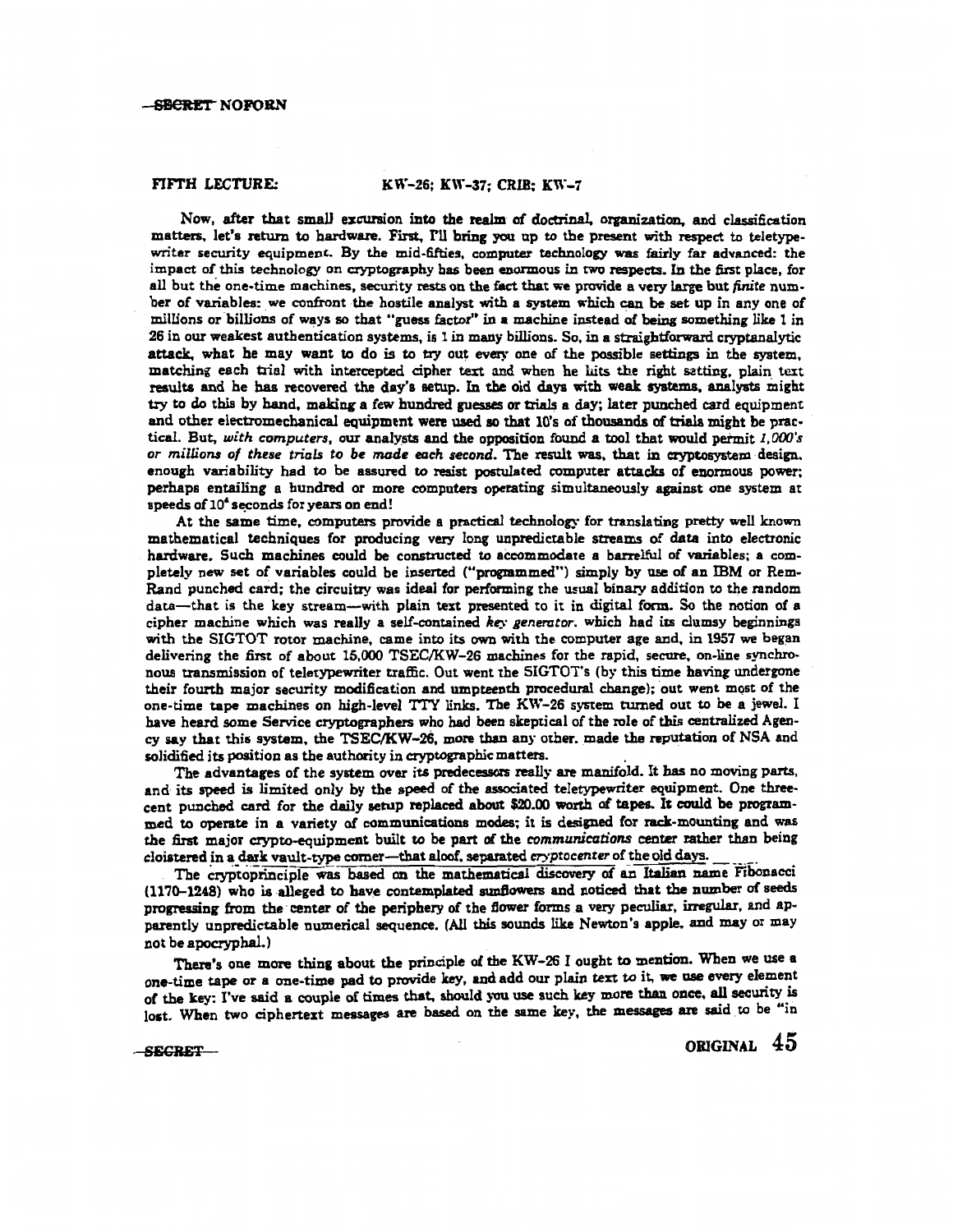## *GECRET NOFORN*

• .ipth"; and the thing that provides the analyst a means for successful attack is the fact that the identical element of key underlies two different cipher characters. To frustrate this kind of an attack on the KW-26, the designers made it so that it produces 32 times as much key as it needs: only one key element out of each thirty-two is used; the rest are thrown away. So should something go wrong with the machine, or should somebody use the same key cud twice (and that's hard to do beeause the card gets automatically cut in half with a knife any time you try to remove it from the machine), only one character in thirty-two is "in depth", and that's not enough for successful cryptanalysis.

But the KW-26 can't do everything. It is essentially a point-to-point system, and. you need a · great battery of them when you have to communicate with a lot of different stations. In March 1973 here at Fort Meade, where the CRITICOMM system terminates, we had 336 KW-26's lined up and operating all the time. We have some tricks so that a single KW-26 can be used to send to a number of receiving stations at once, but the scheme is not very efficient and I know of only one net employing it.

We do have a requirement for *broadcast* of secure teletypewriter communications, with a few central stations· sendinr out information and instructions to a large number of receiving stations simultaneously. The Navy is the principal user of such systems to notify all the ships at sea of ship movements, weather, general information, instructions to the fieet, etc. The system we have provided for this is called KW-37. The "VI"; by the way, stands for "teletypewriter", just as it does in the KW-26. The specifications for this system were pretty tough. Not only did the Navy want to be able to reach lOO's of receivers simultaneously; they wanted each of those receivers to be able to tune in at any time in the day and. knowing only what the day's key card was. be able to begin decipherment even though the transmitting machine bad already been running for hours. You'll recall that in every other machine we've talked about so far. this business of getting machines in

<sup>~</sup>.. ~p and keeping them there was crucial; and we accomplished it by sending out an *indicator* and, the were on-line, starting off both machines at essentially the same time. Now we had to find<br>ay to allow some laggard receiver to "catch up" with the sending machine, starting blind, and<br>with no way to communicate with th y to allow some laggard receiver to "catch up" with the sending machine, starting blind, and nth no way to communicate with the transmitter to ask him where he was. It wasn't done with mirrors--it was done with *clocks*. The transmitter always gets going at the same time; say 8:00 A.M. Greenwich or ''Z" time; the receiver sets his dock close to the actual time when he wants to get into the net-say noon-and then starts his receiver key generator at its initial (8 A.M.) setting and flips a switch that causes it to generate at 570 times its normal speed until it *catches* the transmitter. As it approaches the setting of the transmitting key generator, that is. approaches synchrony with it, it looks at special timing signals coming in from the transmitter, locks on them. and then reverts to normal speed and is able to decipher the incoming traffic thereafter. The time it takes to do this is from a few seconds to a maximum of 2 minutes, depending on how far behind the receiver is when the process is begun.

There is yet another difficult requirement associated with broadcast operations: that is that the transmitting equipment must be ultra-reliable. Once it gets going, it can't afford to stop. There are both security and operational reasons for this. In ordinary on-line TTY operations, obvious faults in the transmitting machine are immediately detected by receiving stations because garbled traffic is produced. The receiving station can stop or "BREAK" the sending station before much damage is done and have it straightened out. But without a ready retum communication path, as in the case of KW-37 networks, a faulty transmitter might send gibberish to the fteet all day. From the operational viewpoint, even if he does detect it, perhaps by a monitor of his own broadcast, he can't stop transmitting or, rather, when he does, can't get started again because the clocks are all

thrown off.<br>How did they solve this one? I believe I mentioned in passing that most of our modern systems have various alarms in them to detect possible failures. In the KW-37, the concept of alarms has reached. possibly, its ultimate. Instead of using a single key generator in the transmitter, we use *t"•et* identical ones which. each day, are set up with three identical key cards. They are so inter- \ JJected that the output of each key generator is compared digit by digit with the outputs of the

two generators as indicated in the following diagram:

s<del>ecret</del> original control of the control of the control of the control of the control of the control of the control of the control of the control of the control of the control of the control of the control of the control o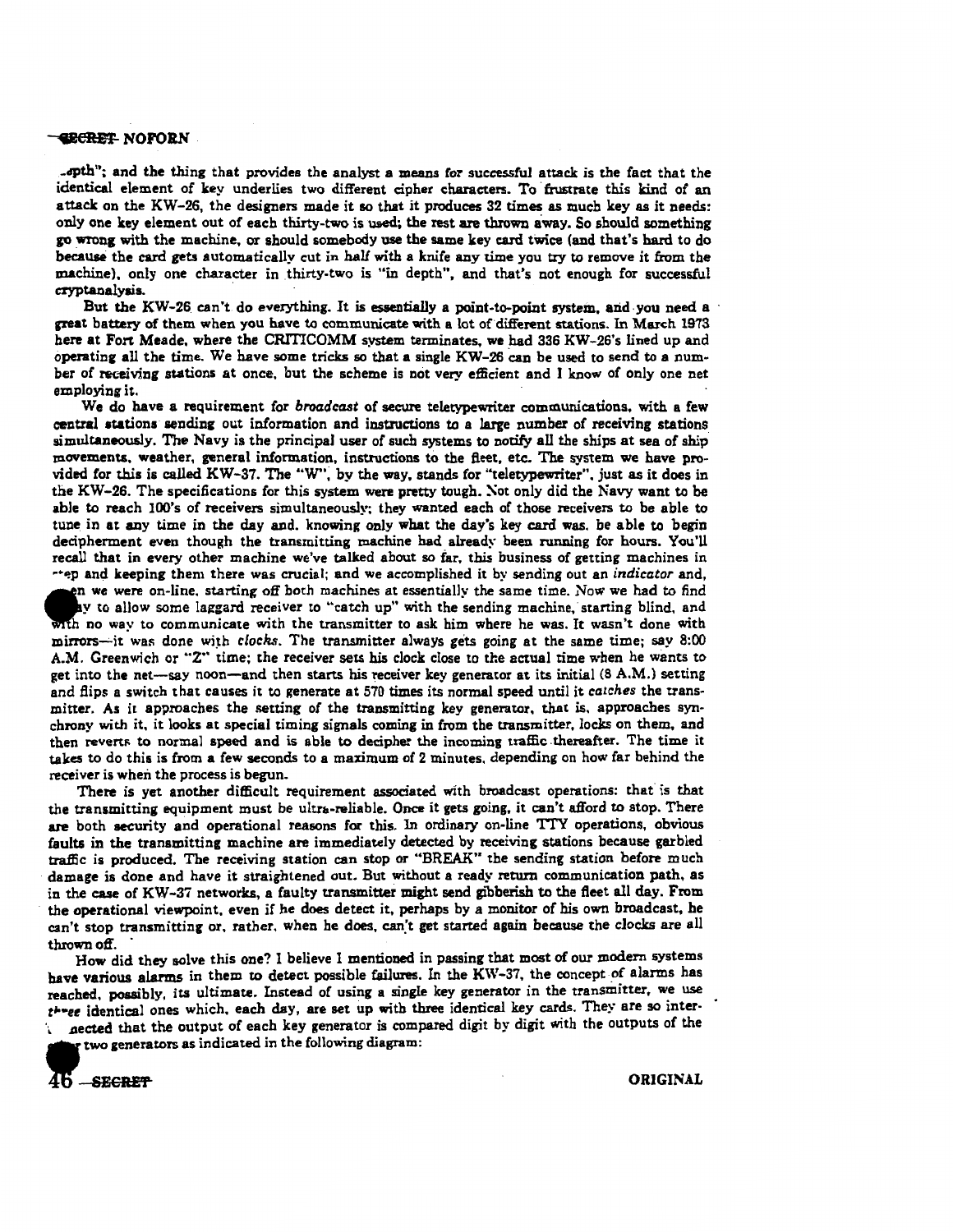

овиски 47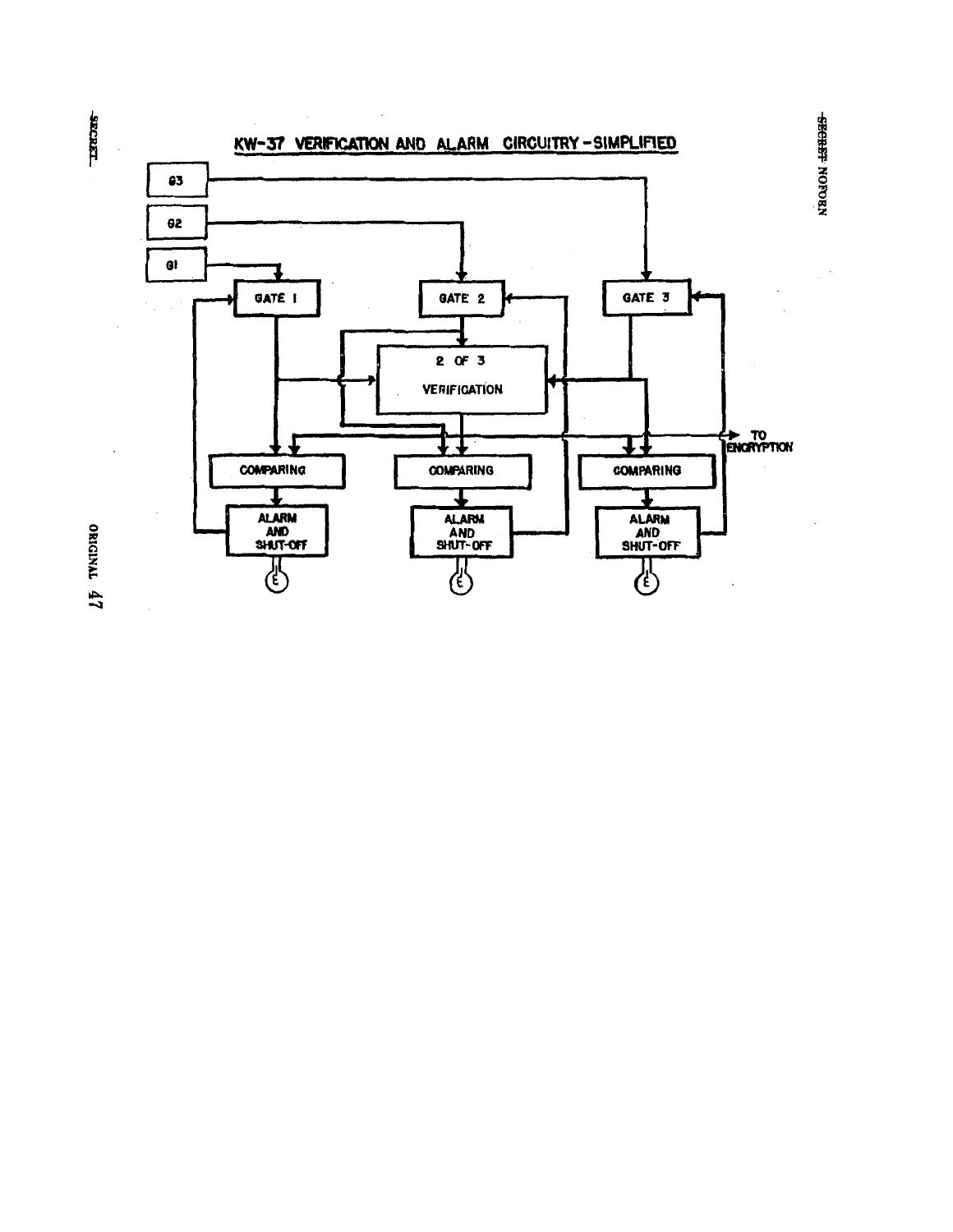## **WECRET NOFORN**

*i* all three put out identical key, we know that either they are all operating exactly as they should or that all three have somehow developed some identical fault. We assume the former situation is the case, and begin transmitting. Now, after operation has begun, if one of the generators develops a fault, its key stream will no longer match the other two: the machine operating on a "majority vote" principle assumes that the two matching keys are correct and continues to operate using one of those keys. But lights light and bells ring on the faulty key generator; the maintenance man can pull it out of the rack, fix it or replace it while the machine carries on so long as the outputs of the two remaining key generators continue to match. Foolproof? We thought it was nearly so. But to show you bow far out this business can get, and how careful you have to be; and to illustrate "Murphy's law" which says that anything that can possibly go wrong sooner or later will, let me tell you what happened during some of the early Navy testing. The main components of the KW-37-as in most of our modem electronic equipments-are printed circuit boards containing relays and transiston and shift registers and combining circuits and the like. About 80 of these boards go into the makeup of each of the KW-37 key generators. Routinely, during maintenance, some of these boards are removed. The Navy discovered that there were some boards in the KW-37 which could be removed without stopping the machine. But the generator would put out faulty key. They put two key generators into operation with the same boards missing and used a faultless key generator as the third one. Sure enough, the machine went through its majority vote process and, because the two keys from the eenerators with missing boards matched exactly, the machine used their key and rang bells and lit lights saying the only good generator was bad. So the system had to be modified to include interlocks so it would not work with missing boards. The KW-37 happened to be a Koken, not a Fibonacci: the overall process of key generation is quite similar. but the specific rules of motion for producine successive bits of key are different.

At this point. I ought to mention the CRIB (Card Reader Insert Board), presently in use in the 1<W-3i, certain KG-13 nets, and planned for use on several other keycard equipments.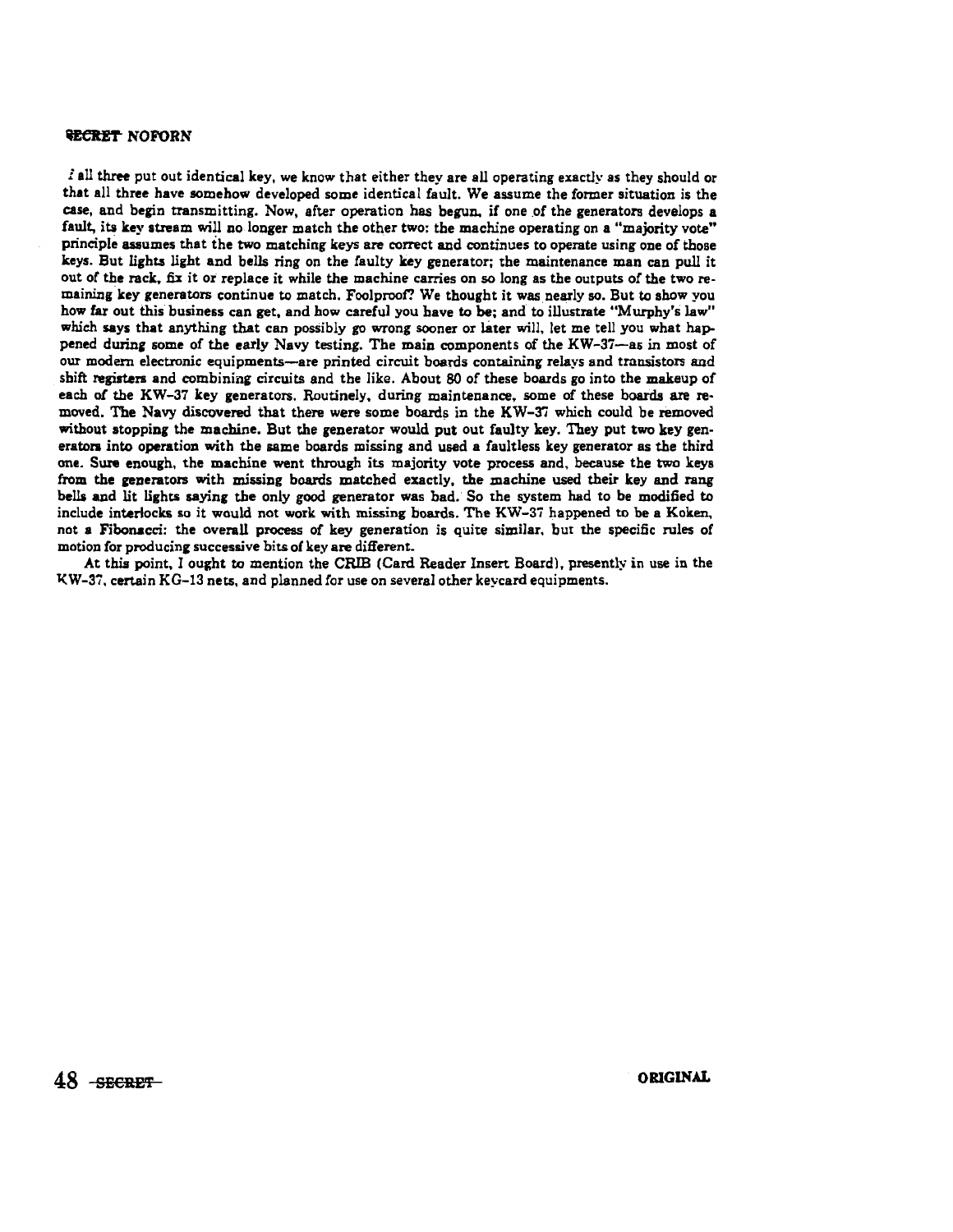

The CRIB is in fact a circuit plate to be mounted in the card reader as a replacement for the circuit plate originally supplied; there it serves as a second keying variable. If the original circuit plate is thought of as one that is "straight wired", then the CRIB can be considered as one in which wiring is "scrambled", for it establishes a different set of interconnections. We issue the CRIB in various editions. Each has a different short title (USKAW-1G/TSEC, USKAW-2F/TSEC, etc.), and each is effective for a specific time period. The conductive paths provided by each edition differ from those of other editions. Two equipments equipped with CRIBS are able to communicate only if both use the same key card and have the same edition of the CRIB installed in their card readers.

So far, the modern machines I've talked about have retained some of the inflexibilities inherent in this business of using a single long stream of key and using it only once-only a few people can *imercommunicate.* Normally two in the case of KW-26; and only one anding and a lot of people listening in the KW-37. What was needed was a new principle or an adaptation of the old one which would permit a large number of peopie to *initiate* transmissions all using the same key list, or plug board or punched key card or what-have-you. Remember, we had this capability with some of the rotor machines like the KL-7. The way we did it was by sending out some random information-an indicator-with each message. This indicator started us in one of millions of possible alignments

 $-$ secret $-$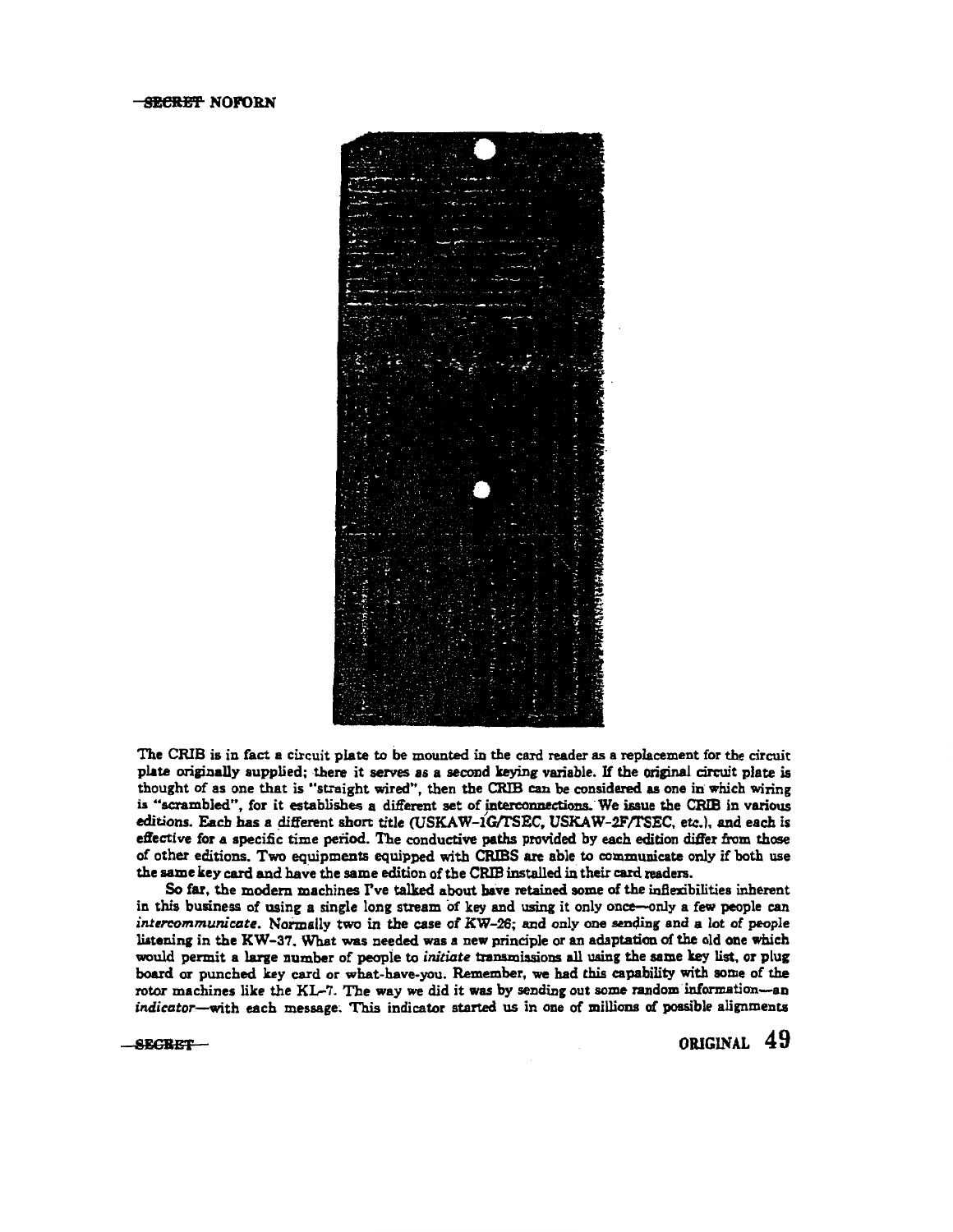## SECRET..NOFORN

thin the basic setup of the machine for that day. We needed something analogous in the electronic Ley generators because it is through this process that you can generate millions of unique streams of key ftom aome basic settings of the machine.

Remember that the Fibonacci principle in the KW-26 was predicated on an initial sequence of random 1's and 0's. The day's punched key card could supply that sequence. Now, if with each mesaage something unique and random was added to it, then we had the baaia for generating many key streams-one for each message-and a way, therefore, for many holders to originate messages using the same basic plugging or key card setup. The first equipments using this idea happened to be for voice encryption, but the idea is the same, and it is now used in the brand new tactical teletypewriter security device called the KW-7. A device called a *randomizer* is provided within each equipment; it uses some unstable or "noisy" diodes that emit electrons in a random fashion; these are converted to digits (1's and 0's again) fed into the transmitting machine and, at the same time sent out to the receiving machine. The effect of this random stream is to alter the day's setup in an unpredictable way, but in the same way in every machine receiving it. Thereafter, the equipment operates like a normal key generator until the message is finished. When it is, and another message ia to be sent, the "Start" buttons is pushed again; a new random stream is provided by the randomizer, and the equipment again operates, but on a new key.

We have more or less backed into the subject of the KW-7 and so far your conception of it must be rather hazy: I've said it's tactical, and that a lot of people can intercommunicate with it because it uses a randomizer to alter the basic key for each message. Also, it is not set up with a punched card. Why not? Because the user decided he didn't like key cards, and wanted a way to set up the machine from some information printed on a piece of paper. We're not sure the user was right about this; .and evidently, he's no longer sure either because he is now asking for us to modify some of them to accommodate setup by punched card.

It will be useful to know something about how requirements arise—why new machines are ilt-and how we go about it. The user buys these machines from us although we pay for the rearch and development work ourselves. The chain of events usually goes something like this: One of the three Services decides it needs a new crypto-equipment-say, a tactical teletypewriter equip. ment. He'll decide this because their existing equipment is obsolescent: too heavy, or too slow, or too expensive, or incompatible with new communications techniques., or this Agency has said its security is becoming marginal, or something. They will then describe what they want in terms of its size. speed, power requirements. amount of security needed, and the like. They will then consult the other Services to get an expression of interest. If the other Services think they also need the same thing or something similar, they may get together and write what are called Joint  $MC$ 's-or military characteristics. They will send these MC's to NSA and either ask NSA to build such an equipment. or ask that NSA delegate the authority to one of them to develop the equipment. Usually, NSA winds up doing it. Then that functional organization I described *to* you takes over-R&D decides on a cryptoprinciple to meet the security needs, the intercommunication requirements, the speed and volume of traffic specified, and the kind of communications to be used. SI evaluates the principle and, having given it the go ahead, R&D develops hardware, usually starting with handmade "breadboard" models in their own laboratories and finishing with a full development con. tract in industry. S2 tests the development model, arranges for Service Test models to be made-if it seems good enough-or arranges for service testing of the development model to save time; the Services state what they do and don't like about it, and what they want changed, and production models incorporating these changes are made. This ·whole process can be as fast as 1B months from conception to hardware as was the startling case of the great KW-26, to many years as in the frustrating case of some of our tactical voice security equipment. Meantime, systems planners and policy makers are not sitting idle; they are looking for optimum applications: establishing programs for phasing out older equipment, deciding whether other requirements can be fulfilled with the "ncoming hardware-does NATO need it? Is it in the best interest of the U.S. to release it to NATO nether they need it or not? And so forth.

•

SECRET ORIGINAL